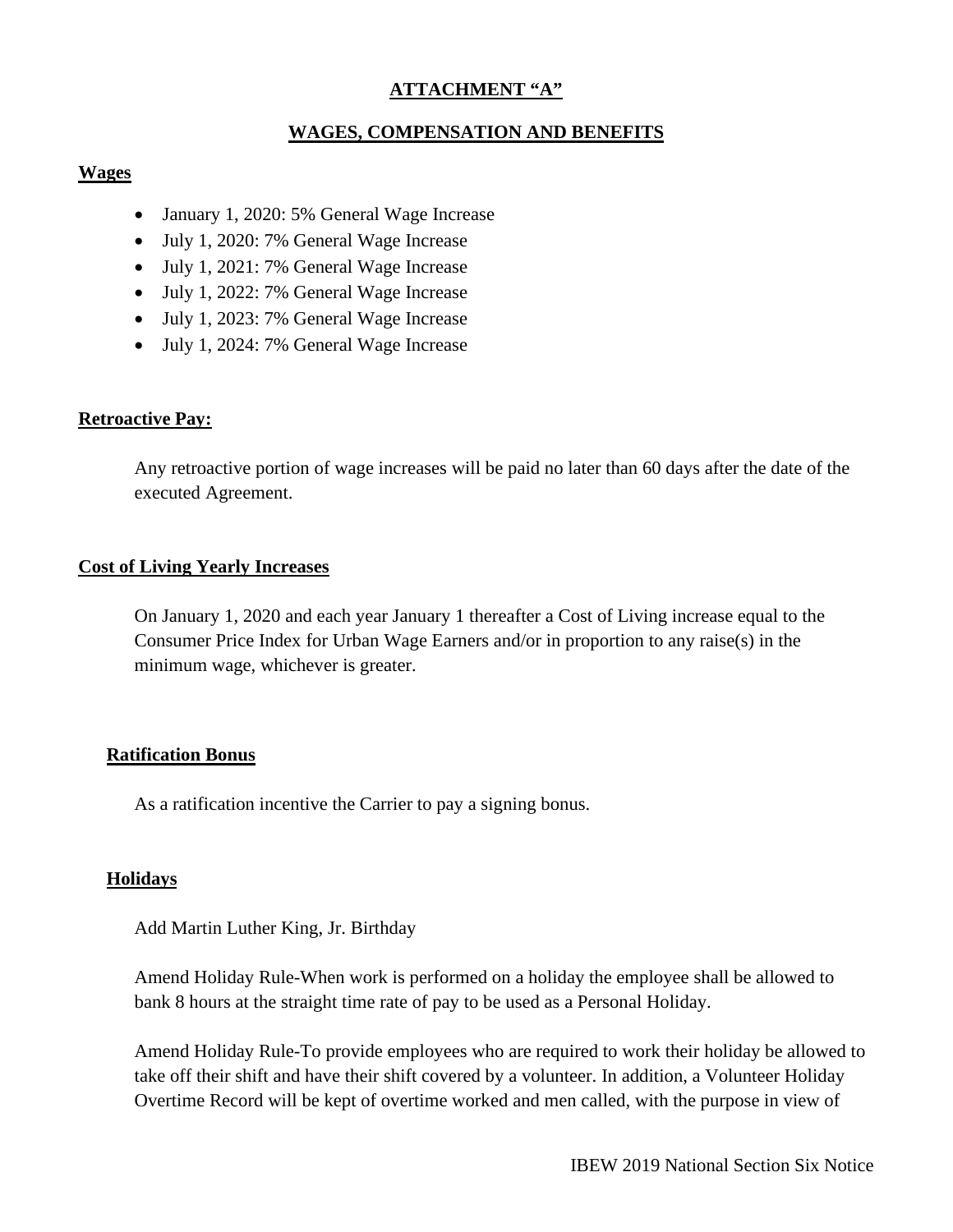distributing the overtime equally among the employees in so far as their qualifications permit subject to agreement between the local officer and the local union representative. Seniority to govern.

Amend Holiday Rule-To provide for payment to be at the Double Time Rate for those on Standby. Up to eight hours payment may be banked in the form of a Personal Holiday for future use.

Amend Holiday Rule-To eliminate qualification days for holiday pay.

# **Vacations**

| <b>Amend Vacation Schedule as follows:</b><br><b>Years of Service</b> | <b>Vacation</b> |
|-----------------------------------------------------------------------|-----------------|
| 6 months through 12 months 1 Week                                     |                 |
| 1 through 4                                                           | 2 Weeks         |
| 5 through 7                                                           | 3 Weeks         |
| 8 through 14                                                          | 4 Weeks         |
| 15 through 19                                                         | 5 Weeks         |
| 20 or more                                                            | 6 Weeks         |

Amend Agreement-Provide employees the option to carry-over 40 hours of vacation time to the following calendar year.

Amend Vacation Rule-Provide employees the option to use of up to two weeks' vacation, one day at a time.

Amend Vacation Rule-Provide employees the option to use single vacation days in two-and fourhour increments.

Amend Vacation Rule-Provide employees the option to sell back any unused vacation days to the Carrier at the end of the year at 100% of their value.

# **Bereavement Leave**

Amend the rule to add the following relatives: Grandchildren, Grandparents, Stepchildren, Stepparents, Spouse's Stepparents.

Amend the rule to allow for four paid bereavement days to be taken at any time upon the notice of the death of an immediate family member or relative.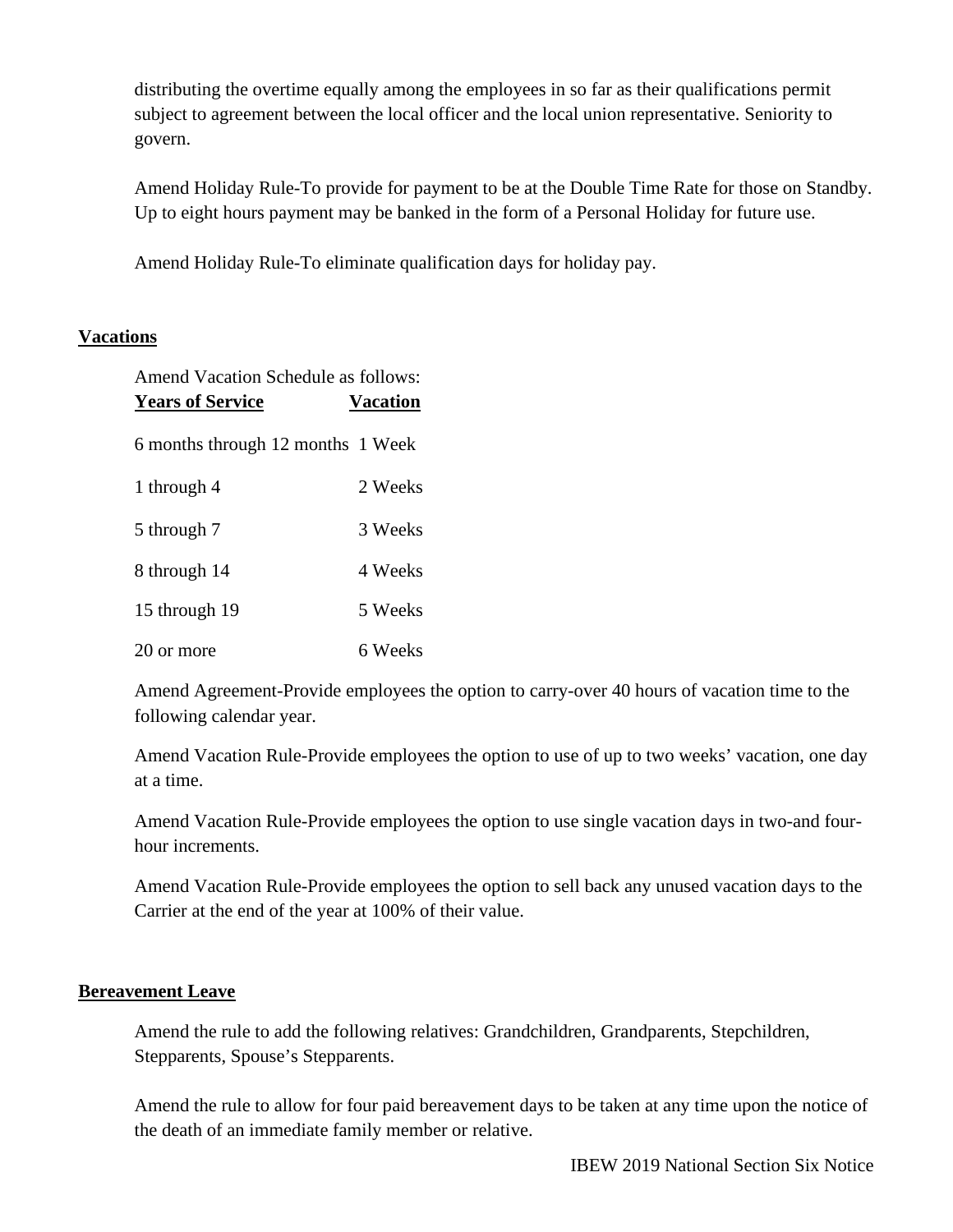## **Personal Leave**

Amend the Rule to provide one day for employees with 1-4 years of employment, two days for 5- 9 years employment, three days for 10-14 years of employment, four days for 15-19 years of employment, five days for 20-24 years employment and six days for 25 or more years of employment.

Provide employees the option to carry over any unused personal days.

Provide employees personal leave time to be used as "Compensated Service".

Provide employees the option to take a Personal Leave Day within 24 hours' notice.

Eliminate limits on the daily number of employees allowed to use Personal Leave Days.

## **Sick Leave:**

(a) Provide employees with one or more years of service to accrue eight (8) hours sick leave for every 160 hours worked, with the ability to carry-over any unused time. Employees with five or more years of service will be given the option to sell back any unused time to the carrier at the straight time rate of pay upon retirement or termination.

- (b) In addition to sickness, employees may use their sick days for maternity and paternity leave.
- (c) Amend the Agreement-Provide employees the option to donate sick time to another employee.

# **Matching 401K Plan**

Amend the Agreement to provide a matching 401K plan. Carrier to contribute full match up to 5%.

## **Safety Equipment**

Offer or provide full reimburse for all required safety equipment, including work boots and Fire Retardant Treated (FRT) Clothing.

## **Savings Clause**

Proposals shall not apply on any property where they are already in effect, or where more beneficial provisions are already in effect.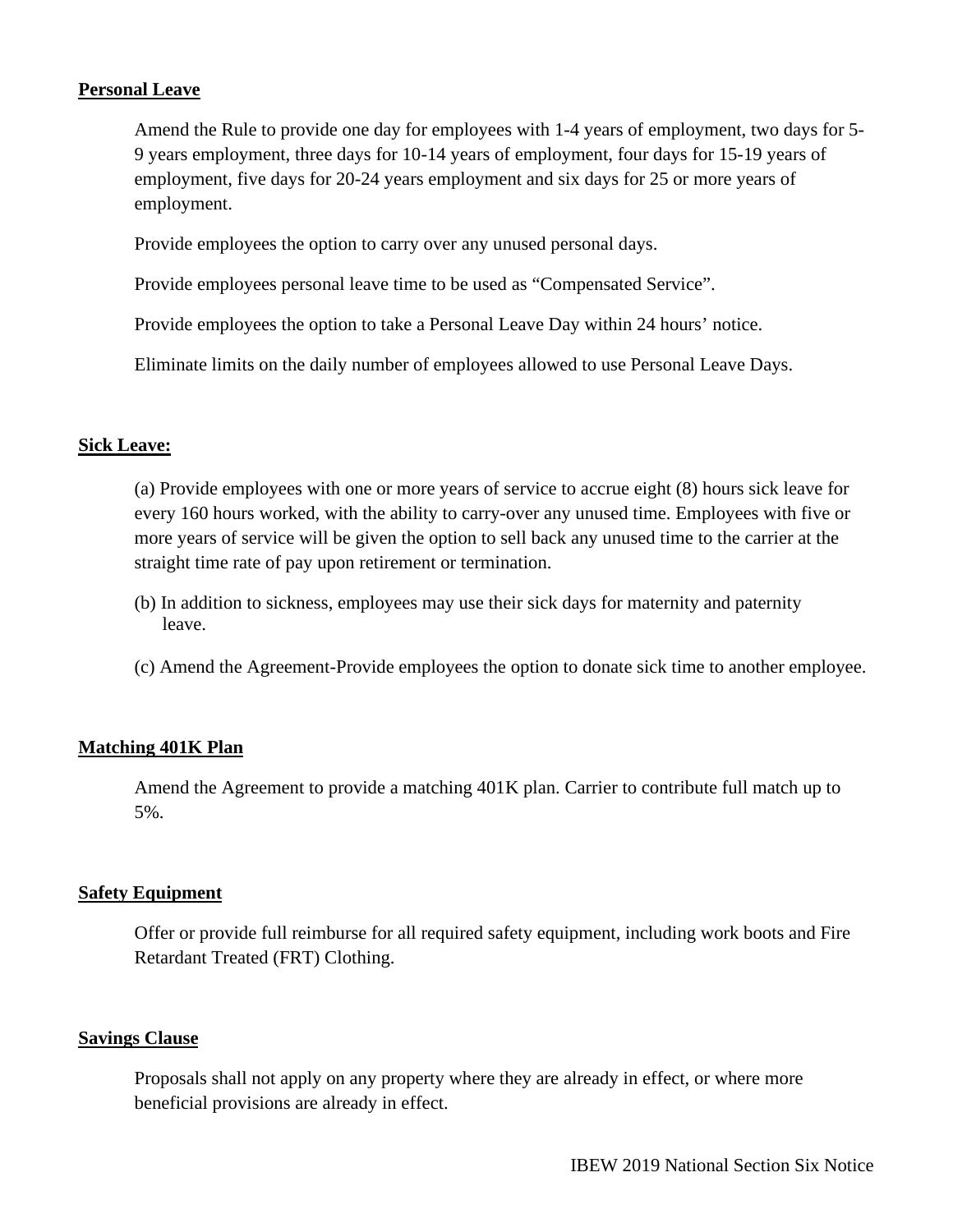# **Me-Too Clause**

Union shall have right to select superior compensation, benefits or rules negotiated by any other union during this round.

## **Agreement Duration**

Five years.

\*\*\*\*\*\*\*\*

 The Organization reserves the right to amend or modify these proposals and/or to make additional proposals to the extent permitted by law.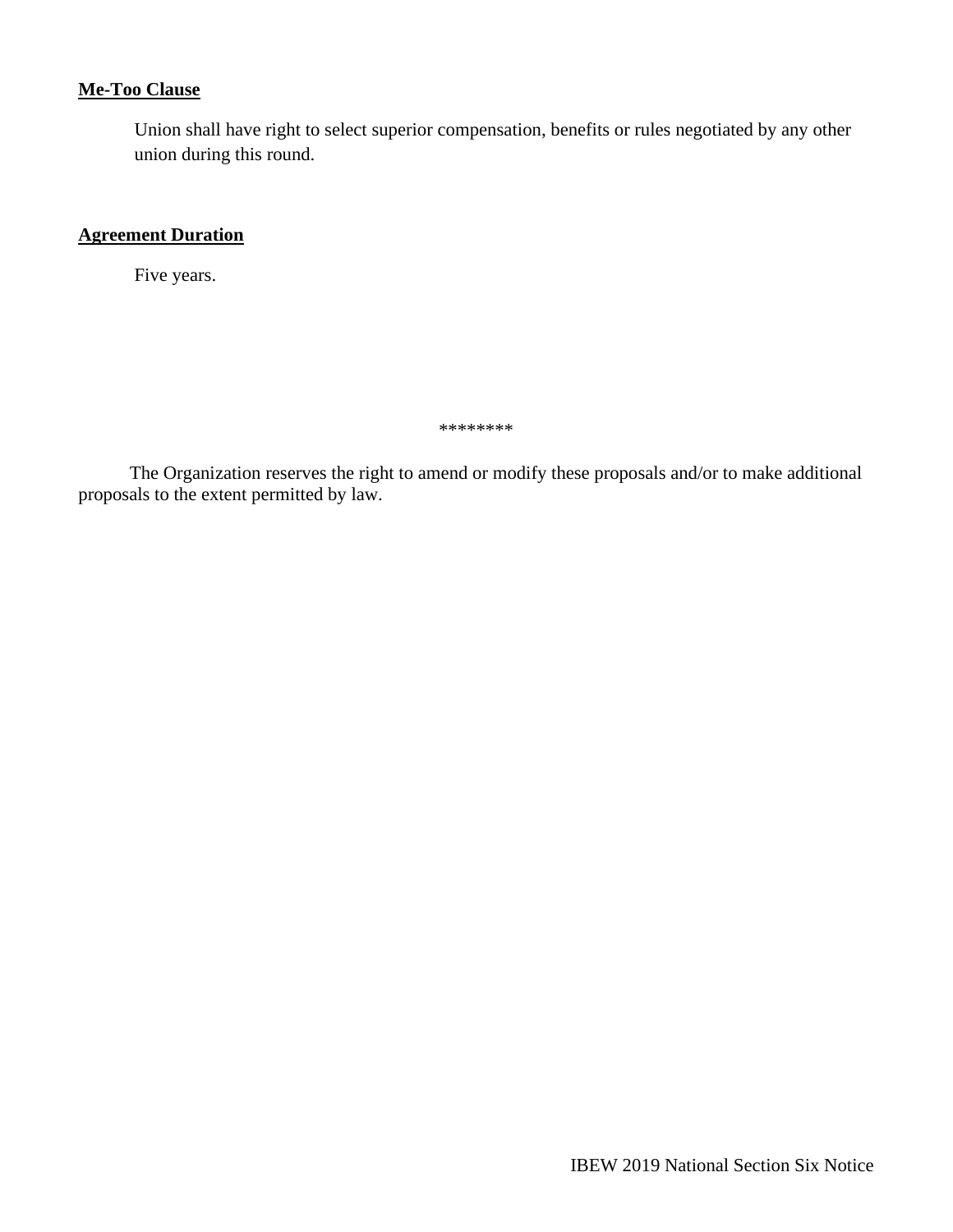## **ATTACHMENT "B"**

### **HEALTH & WELFARE**

#### **Railroad Employees National Health and Welfare Plan GA-23000**

#### **Eligibility -**

- (1) Provide extended benefit coverage to eligible dependents for one full calendar year following the death of a covered employee.
- (2) Provide extended coverage to furloughed employees for twelve (12) months following the month in which such employees last rendered compensated service or received vacation pay, provided the employer has transmitted at least three (3) monthly payments to the Plan on behalf of such employees prior to furlough. During such 12-month period, the furloughed employee shall be reported under "active" employee status.
- (3) Provide full Plan coverage to an employee who is suspended or dismissed from service, and to his eligible dependents, until final disposition of the matter under the *Railway Labor Act.* Until such final disposition, the employee shall be reported under "active" employee status.
- (4) Provide full Plan coverage to an employee who becomes disabled, and his dependents, until such time as the employee and/or spouse become eligible for Medicare and child dependents reach age 26.
- (5) Eliminate the seven (7) calendar days per month eligibility requirement (the socalled "7-day rule") for benefit coverage under the health and welfare, dental and vision plans.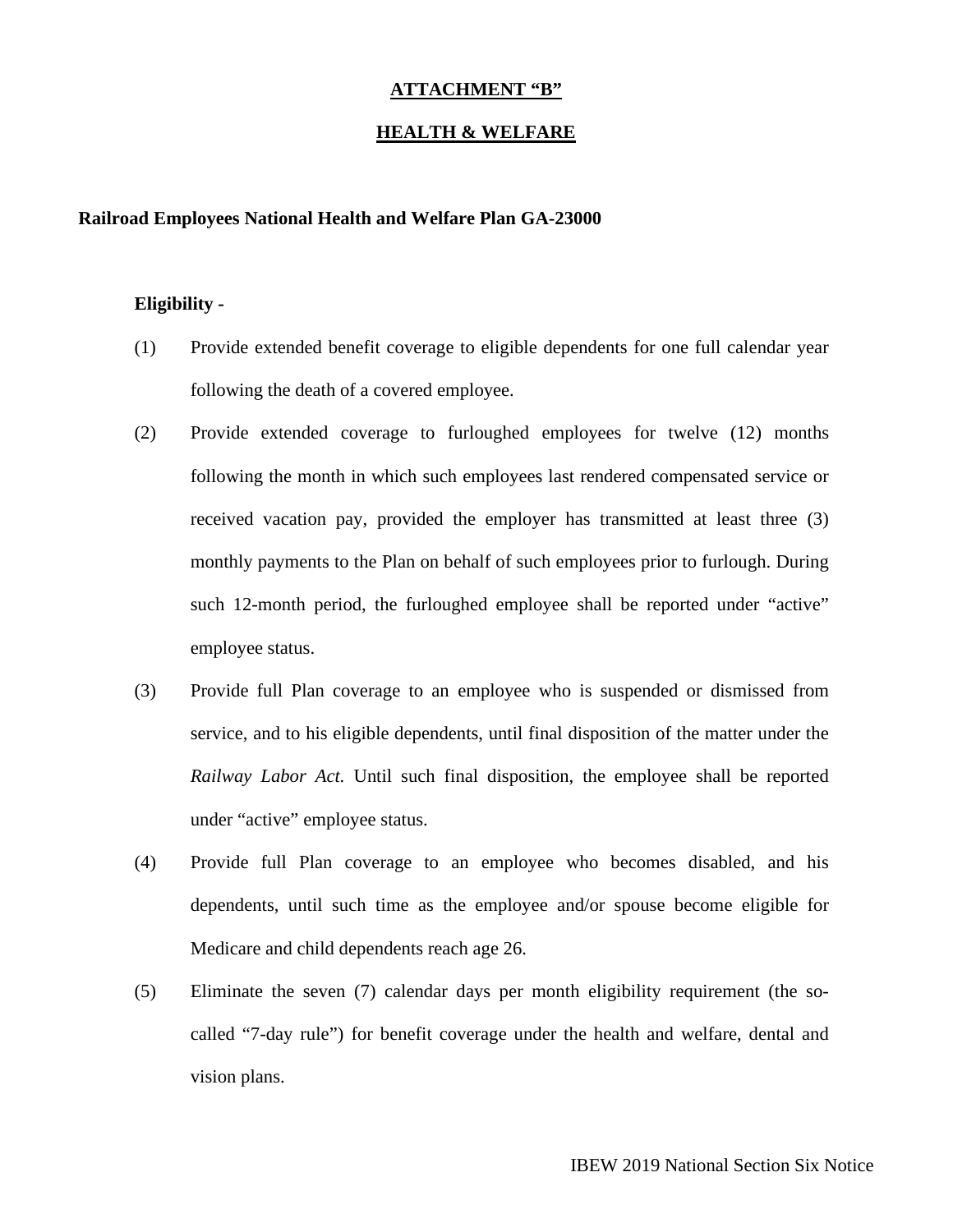- (6) Dependents of employees on active military status will be provided full coverage for the length of a standard tour of duty plus 6 months.
- (7) Extend full coverage to step-grandchildren residing with an employee; and any other children placed with the employee by court order or related to the employee by blood and/or marriage.

### **Autism Spectrum Disorders**

- (1) Provide services for Autism Spectrum Disorders without regard to age where benefits don't already exist.
- (2) The Plan shall provide coverage for the diagnosis of autism spectrum disorders and for the treatment of autism spectrum disorders to the extent that the assessment, diagnosis and treatment of autism spectrum disorders are not already covered by the Plan.
- (3) Treatment for autism spectrum disorders shall include, but is not limited to, the care prescribed, provided, or ordered for an individual diagnosed with an autism spectrum disorder by (a) a physician licensed to practice medicine or (b) a certified, registered, or licensed health care professional with expertise in treating effects of autism spectrum disorders. Such coverage shall include but is not limited to: Applied Behavior Analysis Therapy, Speech Therapy, Social Skills Therapy, Occupational Therapy, and Physical Therapy, Psychological, Psychiatric, and Pharmaceutical Care, and Diagnosis and Assessments.
- (4) Coverage for autism shall not be subject to any maximum benefits, nor subject to any limits on the number of visits to a service provider.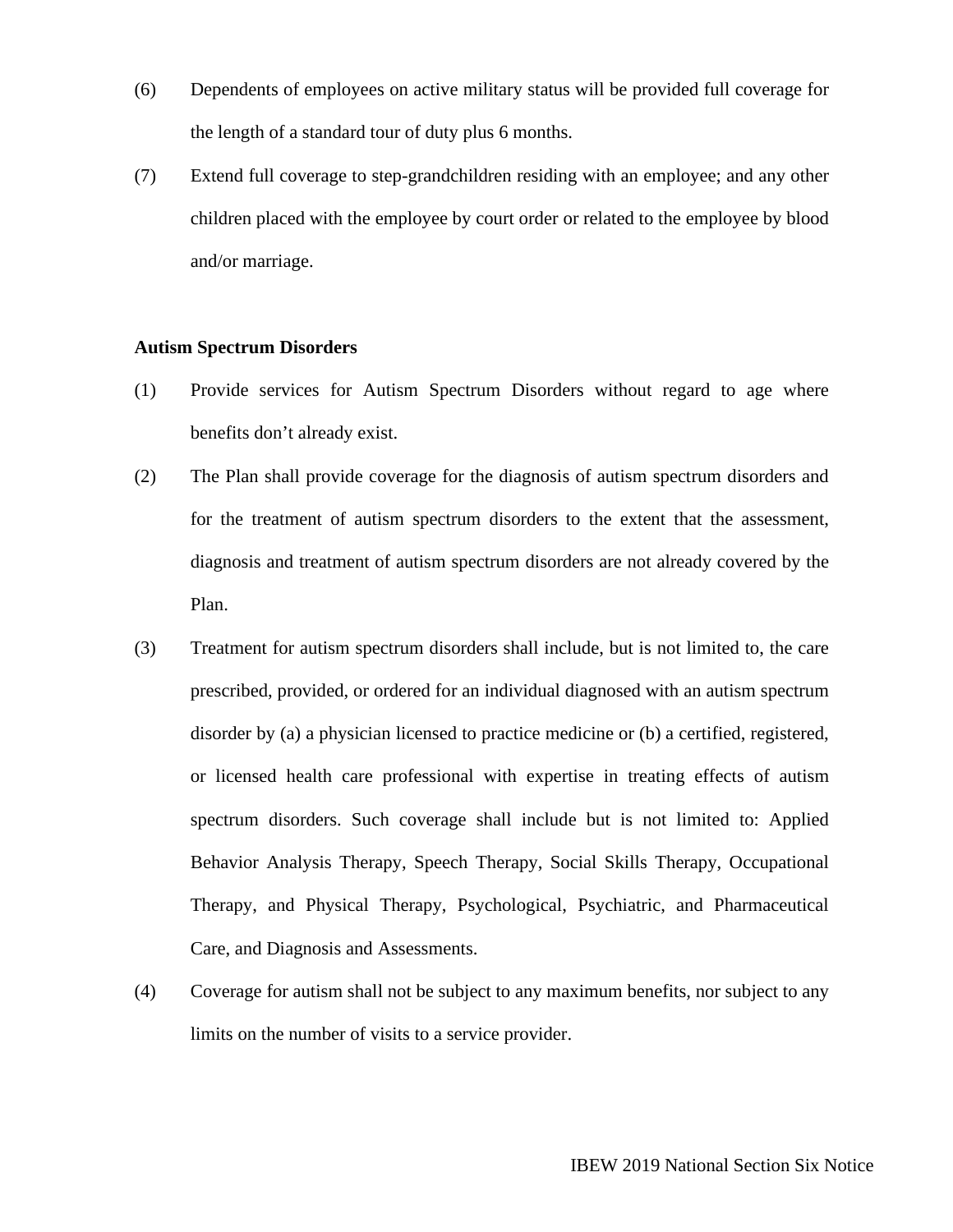### **Prescription Drug Benefit**

- (1) Prescription drug co-pays shall be as follows:
	- Retail:

Generic – reduce copay to zero;

Brand Name Formulary- reduce copay to \$5.00

Brand Name Non-formulary – reduce copay to \$10.00.

•Mail Order:

Generic –reduce copay to zero

Brand Name Formulary – reduce copay to \$10.00 Brand Name Non-

formulary – reduced copay to \$20.00

- (2) Increase the day's supply of medication at retail pharmacies to 30 days. Current 21.
- (3) Eliminate dosage/quantity restriction limits where they exist for medications/therapy when the FDA has ruled the medication/therapy is appropriate for one or more medical conditions, i.e., erectile dysfunction drugs.

#### **Coordination of Benefits**

- (1) Modify the Coordination of Benefits provisions to eliminate the so-called 'nonduplication' provisions and allow reimbursement up to 100% of allowable charges.
- (2) Modify the in-network benefits to eliminate copays, deductibles and coinsurance for two married railroad employees and their eligible dependents to allow reimbursement at 100% of allowable charges.

### **Reasonable and Customary Determinations**

(1) Increase the threshold for R&C determinations to the  $95<sup>th</sup>$  percentile of data selected by the Plan. Current 90%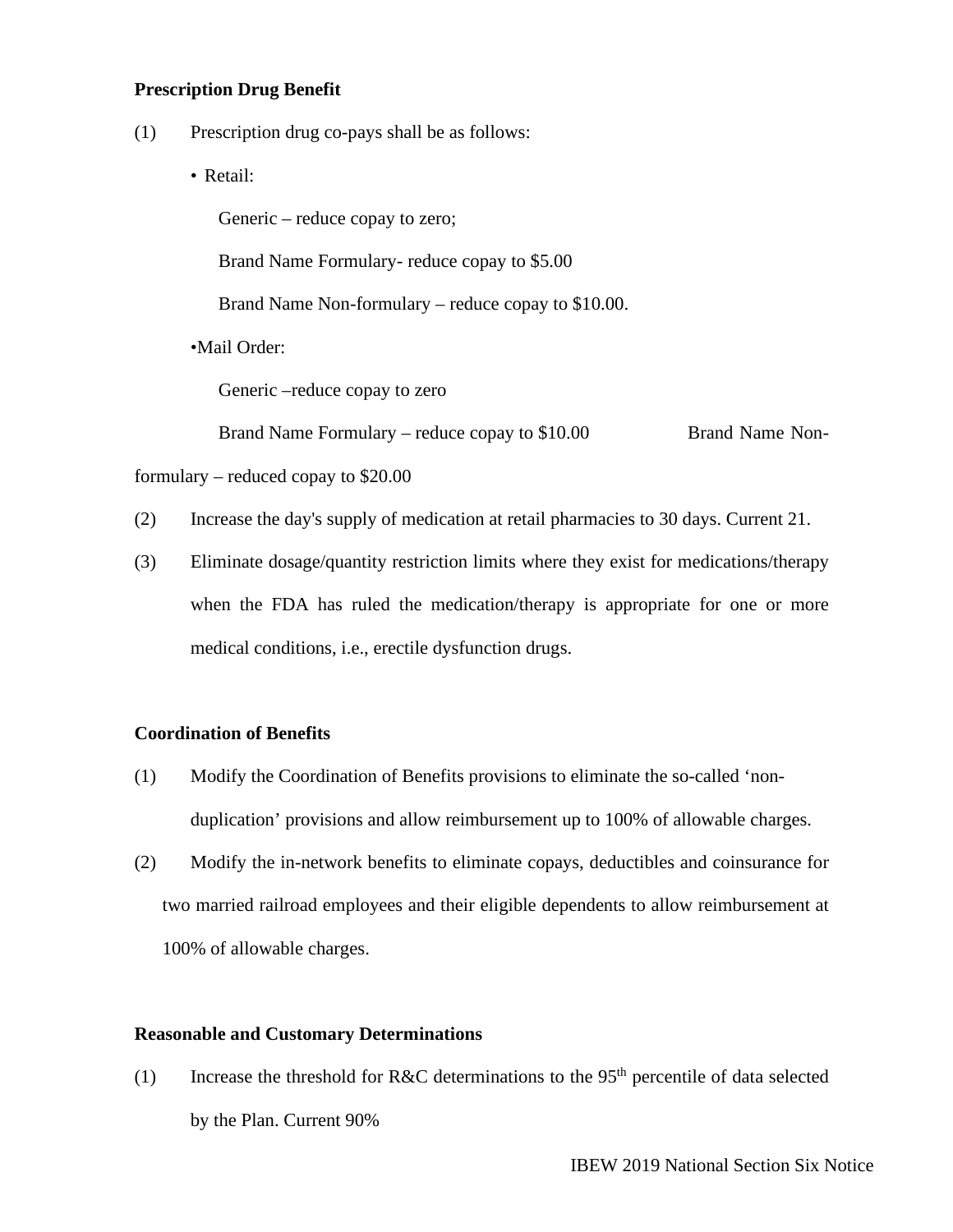## **Hearing Benefits**

(1) Provide an annual hearing benefit of \$4,000 for each covered person. Current \$600

# **Birth Control/Reversal**

(1) Provide coverage to males under the Plan for voluntary sterilization and/or reversal.

### **Employee Contributions**

(1) Eliminate all employee cost-sharing contributions.

## **Employee Opt-Outs**

(1) Increase payments to employees who opt-out of Plan coverage from \$100 per month to \$250 per month.

### **Dependent Pregnancy**

- (1) Provide full coverage for pregnancies of female dependent children where benefits don't already exist.
- (2) Provide full coverage for newborn children of female dependent children through age two  $(2)$  – where benefits don't already exist.

### **Speech Therapy**

(1) Provide services to restore or improve speech for employees and all eligible dependents without regard to age where benefits don't already exist.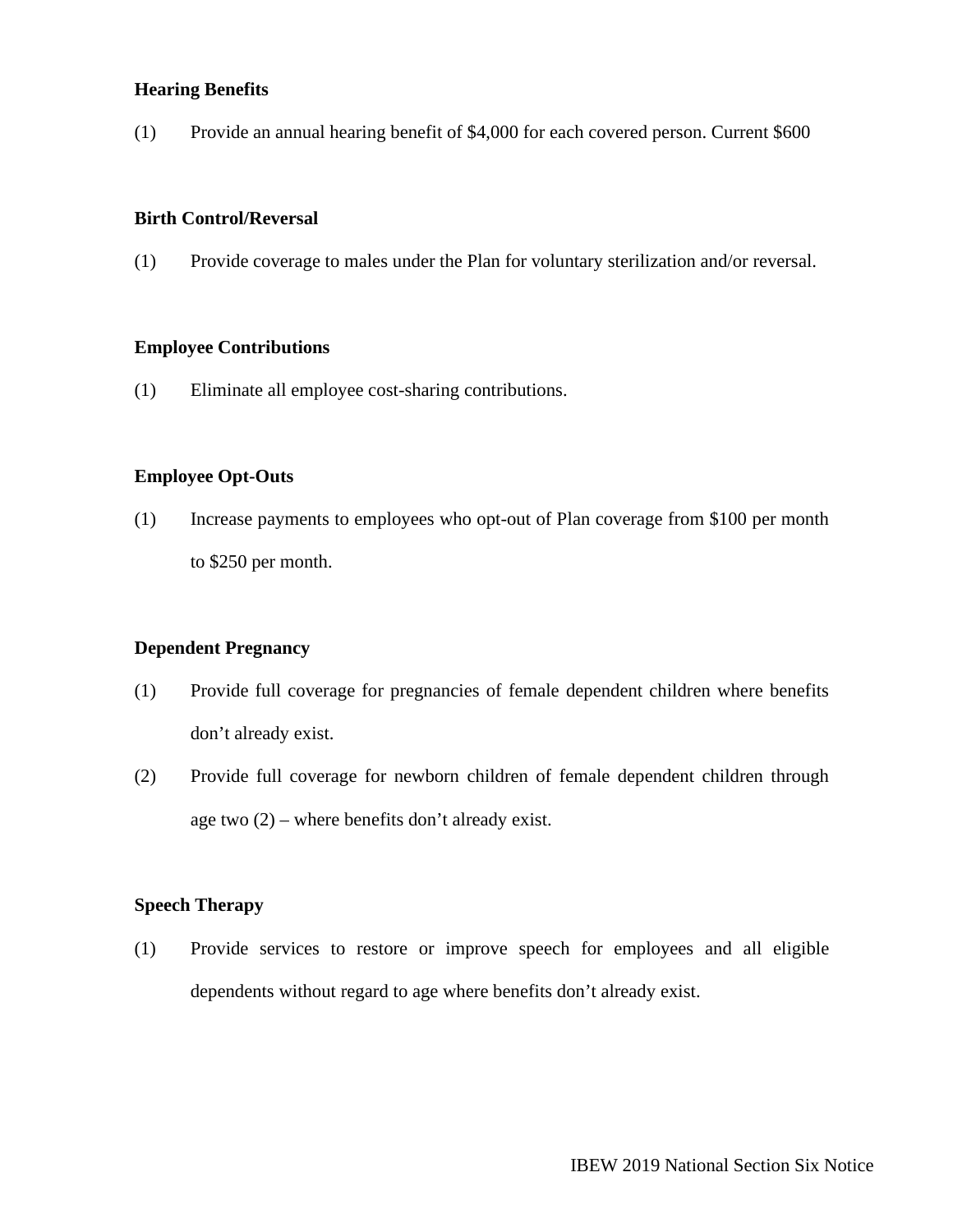### **Hospice Benefits**

(1) Increase the hospice benefits to reasonable and customary charges for each course of care.

#### **Repatriation Insurance**

(1) Provide medical evacuation and repatriation insurance to cover 100% of the cost for the transportation or a participant and or dependent(s) via air or ground ambulance from any location more than 100 miles from their home or from a foreign country to their home location or a medical facility within 30 miles thereof. Such coverage shall include bed-to-bed service; the cost of a medical escort; travel costs for dependent spouse and/or children; repatriation of mortal remains, including all transportation, logistical and legal arrangements in connection therewith; transportation of baggage and/or belongings back to the home of the participant/dependent; legal services arising in connection with medical situations.

#### **Health Risk Assessment Incentive**

(1) Establish an incentive payment of \$300 for the completion of a Health Risk Assessment as well as the completion of the corresponding bio metric screenings by an employee or dependent age 18 or over**.**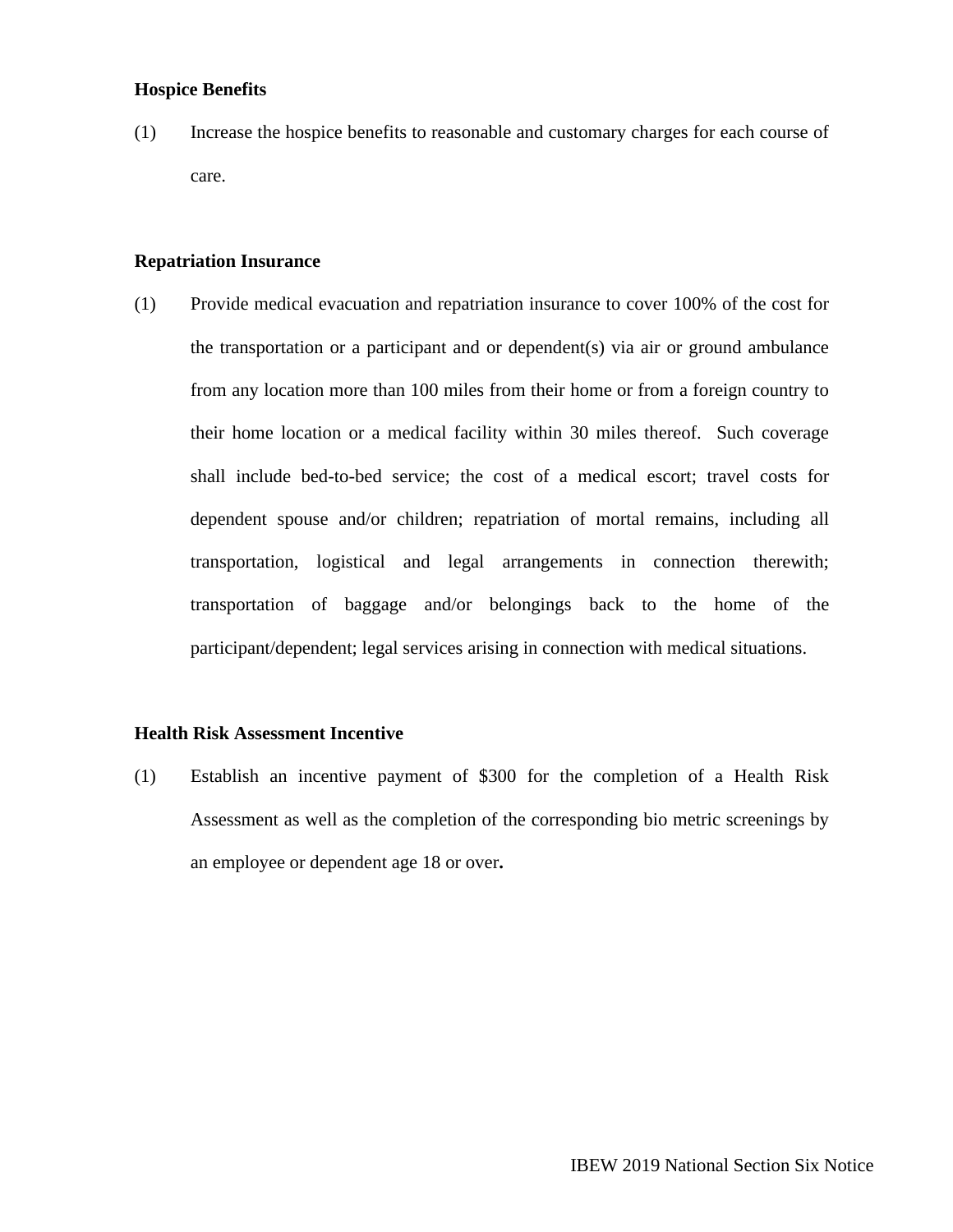#### **Managed Medical Care Program (MMCP)**

- (1) Reduce all existing co-payments under MMCP by \$5.00 per visit, including emergency room visits.
- (2) Reduce the in-network deductibles to \$100/individual and \$300/family.
- (3) Reduce annual in-network, out-of-pocket maximums to \$500/individual and \$1,000/family.
- (4) Provide out-of-network coverage where benefits don't already exist for:

Immunizations and well-person physical benefits without annual caps to include annual routine physical exams, (including diagnostic testing and immunizations); well-woman visits (including breast examination and/or mammogram, pelvic examination and pap smear); child preventive care given in connection with routine pediatric care, (including immunizations for children as recommended by CDC).

- Annual prostate cancer screening at no cost to the participant.
- (5) Eliminate the non-notification penalty under the Care Coordination/Medical Management Program for out-of-network services where required.
- (6) Provide for a combined annual patient maximum of \$500 cap for copays for chiropractic and physical therapy services.
- (7) If a participant's primary care physician, treating specialist or other provider, or preferred hospital or facility, terminates network participation due to a contract cancellation with the insurance company providing coverage to the participant, allow the participant to elect coverage under one of the other insurance carrier(s) in that market anytime during the year.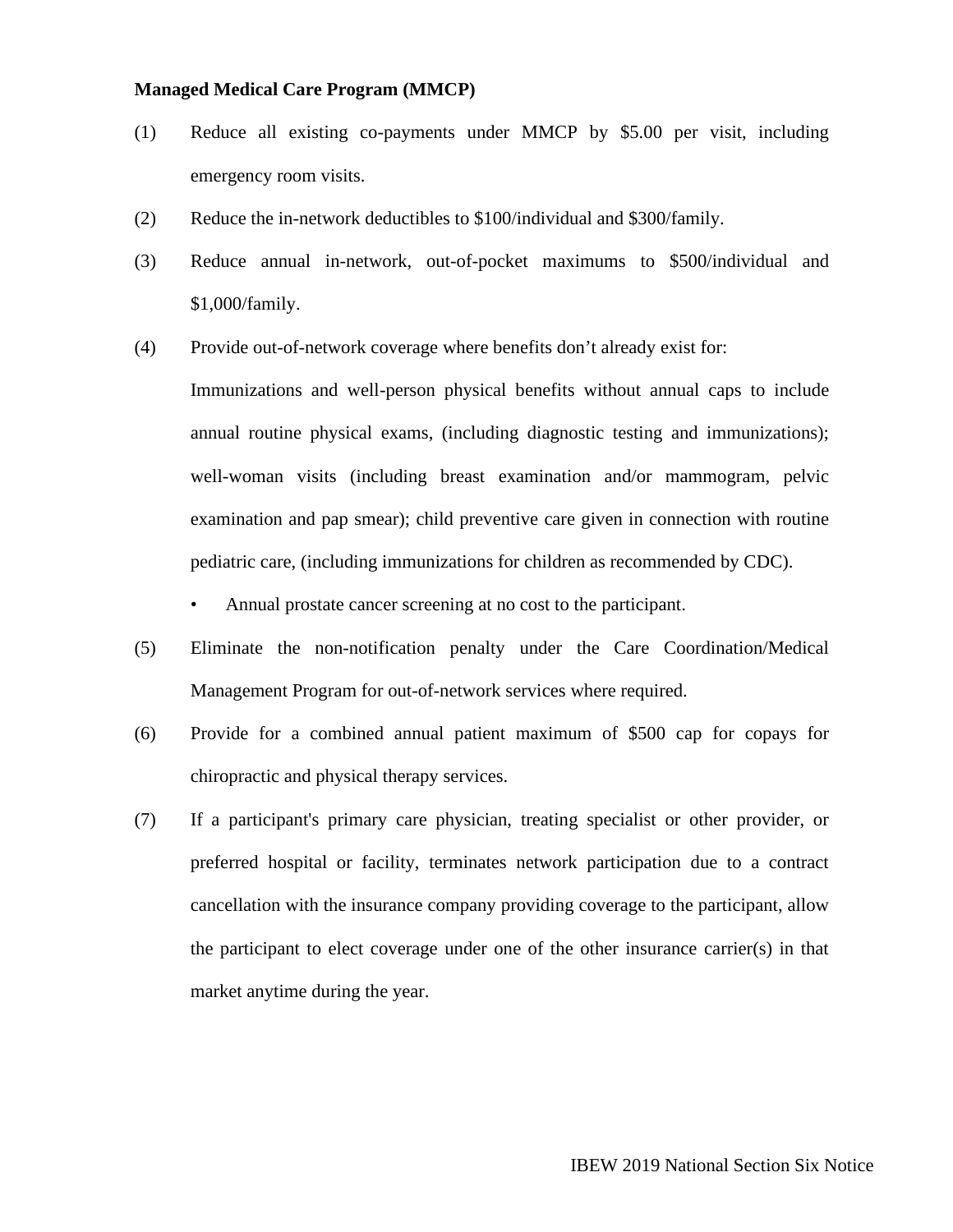## **Comprehensive Health Care Benefit (CHCB)**

- (1) Provide 90/10 co-insurance under the CHCB plan.
- (2) Reduce the annual deductibles to \$100/individual and \$300/family.
- (3) Reduce annual out-of-pocket maximums to \$1,000/individual and \$2,000/ family.
- (4) Provide annual prostate cancer screening at no cost to the participant.
- (5) Eliminate the non-notification penalty under the Care Coordination/Medical Management Program.
- (6) Provide for a combined annual patient maximum of \$500 coinsurance for chiropractic and physical therapy services.

## **Managed Mental Health and Substance Abuse Benefit (MHSA)**

- (1) Reduce all in-network outpatient co-payments under MHSA for those under MMCP per visit
- (2) Eliminate the non-notification penalty for out-of-network services.

# **Life/AD&D Insurance**

- (1) Increase Active Employee Life Insurance to \$50,000.00.
- (2) Increase Retired Employee Life Insurance to \$20,000.
- (3) AD&D increase coverage to the following:

## **TABLE OF COVERED LOSSES AND BENEFIT AMOUNTS**

| <b>COVERED LOSSES</b> | <b>BENEFIT AMOUNTS</b> |
|-----------------------|------------------------|
| Life                  | \$50,000               |
| A hand*               | \$8,000                |
| A foot*               | \$8,000                |
| Sight of an eye       | \$8,000                |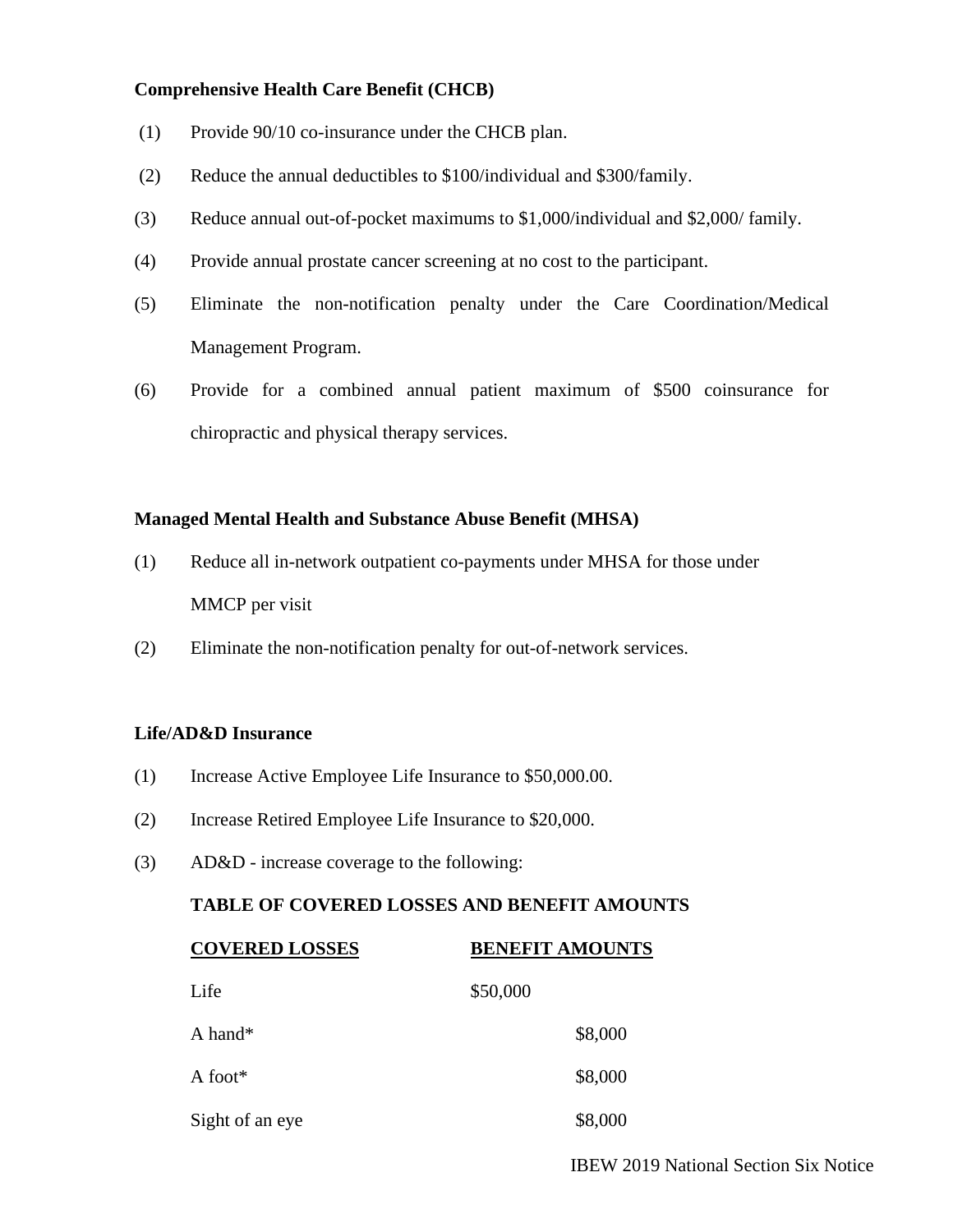Loss of more than one of the above

| in any one accident | \$16,000 |
|---------------------|----------|
| Paralyzation        | \$25,000 |

Loss of sight of an eye means that the eye is entirely blind and that no sight can be restored in that eye.

Loss of a hand means that all of the hand is cut-off at/or above the wrist.

Loss of a foot means that all of the foot is cut-off at/or above the ankle.

*\*Loss of a hand or foot shall also include the loss of use of a hand or foot even if the limb is still intact.* 

Paralyzation means the loss of use of the extremities of the body as a result of an accident, such as, but not limited to paraplegia, quadriplegia, or hemiplegia occurring from a traumatic brain injury.

Not more than \$50,000 will be paid for all covered losses caused by all injuries which are sustained in one accident.

### **Railroad Employees National Dental Plan (GP12000-A)**

### **Eligibility -**

- (1) Provide full Plan benefits to new employees and eligible dependents on the first day of the month following the month in which such employees render compensated service
- (2) Provide full Plan benefits to dependents on the same basis as those under the medical plan, including but not limited to, age 26 without regard to marital status, residence or full-time student status.
- (2) Provide full Plan coverage to an employee and eligible dependent that is suspended or dismissed from service until final disposition under the *Railway Labor Act*.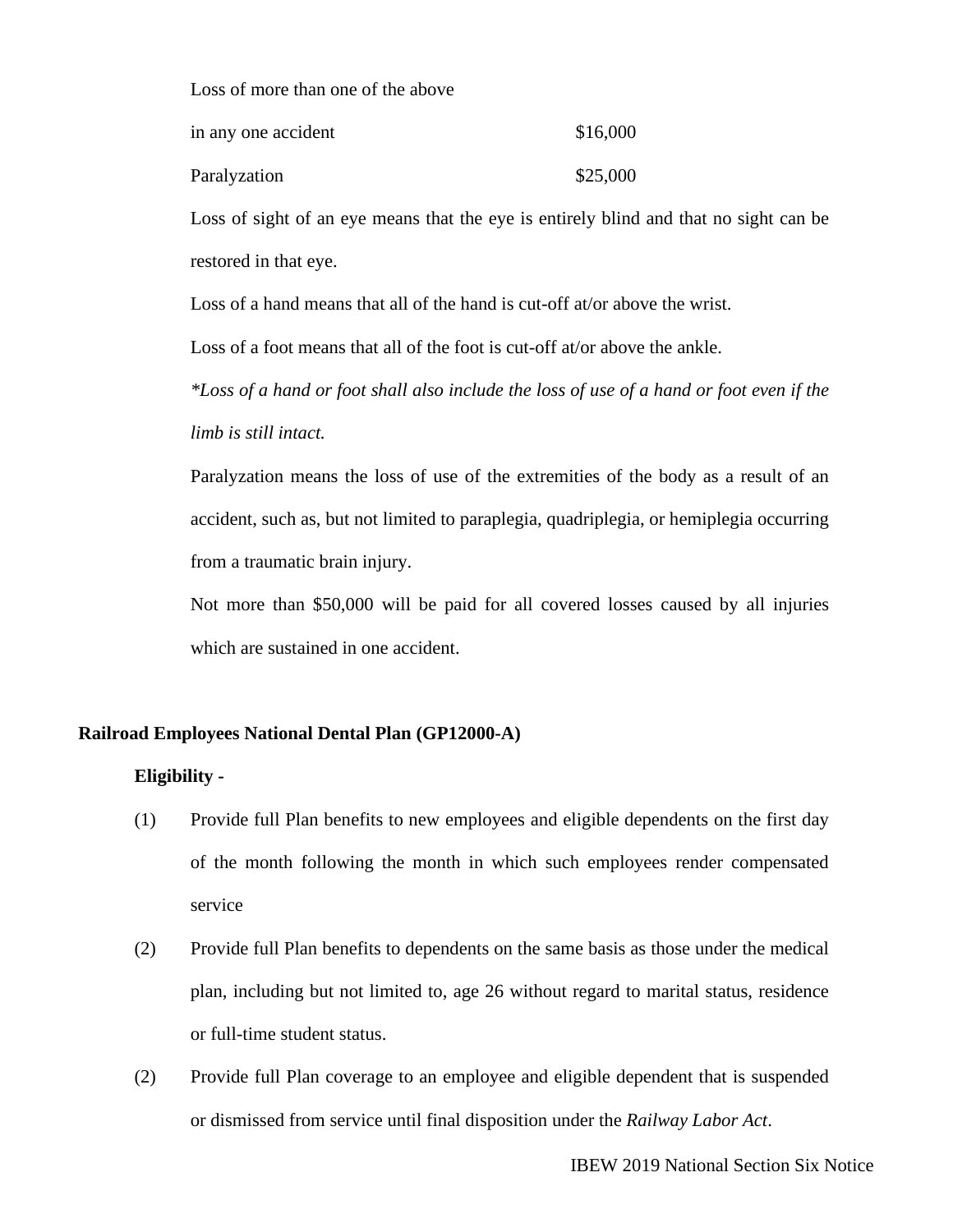(3) Extend dental coverage for retirees and their eligible dependents until the employee reaches age 65 or becomes eligible for Medicare, whichever is the latter.

## **Benefits**

- (1) Eliminate the annual deductible.
- (2) Increase the annual maximum to \$4,000.00.
- (3) Increase Type B coverage to 100%.
- (4) Increase Type C coverage to 75%.
- (5) Increase orthodontia benefit to 75% with a maximum of \$4,000.00.
- (6) Provide orthodontia coverage to all employees and covered dependents regardless of age.
- (7) Eliminate the alternate treatment provisions of the Plan.

## **Railroad Employees National Vision Plan**

### **Network -**

- (1) Provide full Plan benefits to new employees and eligible dependents on the first day of the month following the month in which such employees render compensated service.
- (2) Provide full Plan benefits to dependents on the same basis as those under the medical plan, including but not limited to, age 26 without regard to marital status, residence or full-time student status.

## **In-Network Benefits -**

- (1) Increase the frame allowance to \$250 per calendar year.
- (2) Provide full coverage for the following options:

Scratch Coating

UV Protection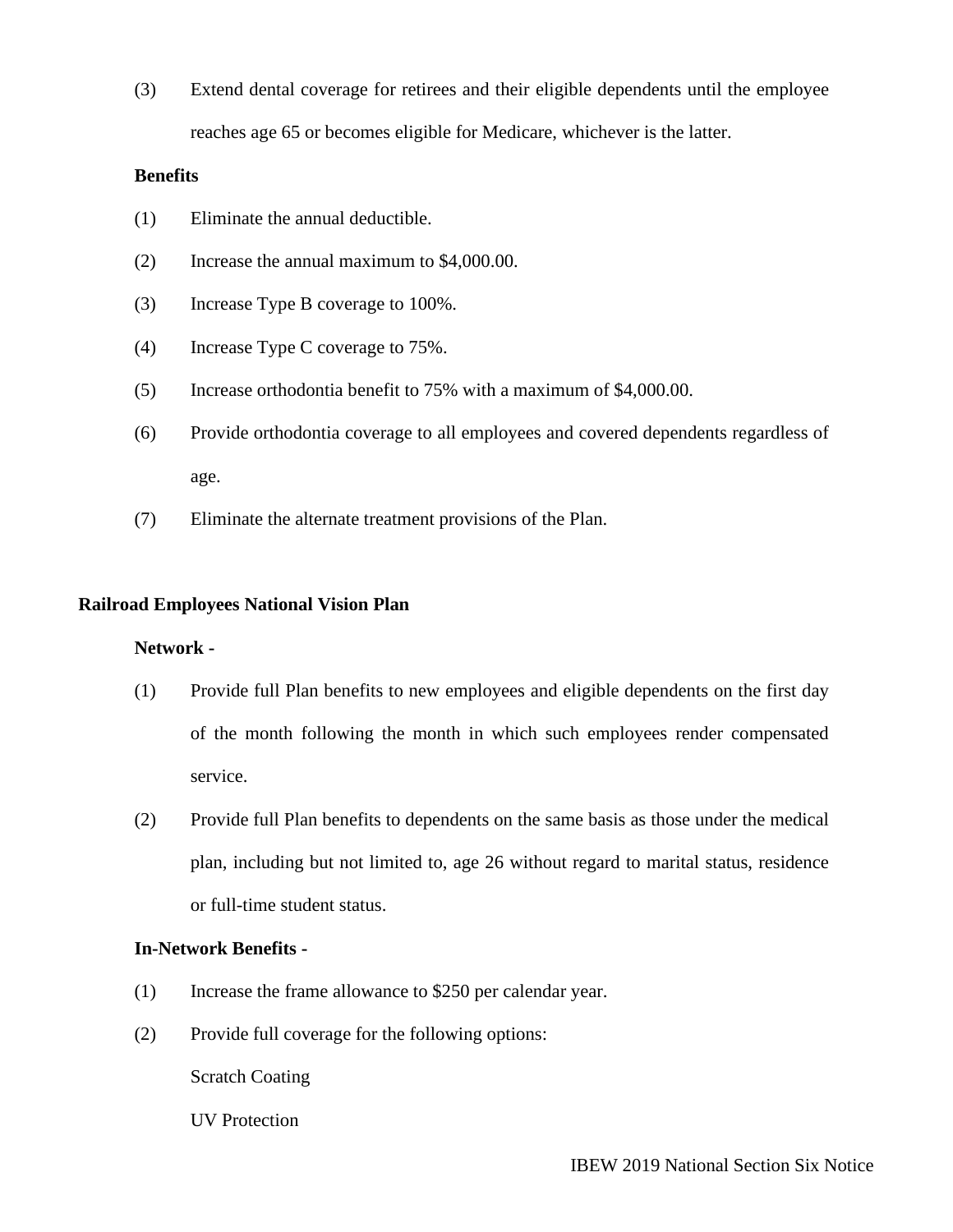Anti-Reflective Coating

Photochromic Lenses

Progressive Lenses

- (3) Increase the allowance for contact lenses to \$250 per calendar year.
- (4) Provide full coverage for corrective eye surgery, including but not limited to laser eye surgery, to correct vision in one or both eyes.
- (5) Eliminate lens exclusions for oversized lenses.

### **Hospital Associations**

- (1) Amend the "Dues Offset Formula" to provide that Hospital Association dues offsets will be increased by the same percentage that Plan costs increase for a given year. Thereafter, adjustments, if any, shall be made annually on January  $1<sup>st</sup>$  of each subsequent year.
- (2) The so-called pick-up and/or runout liability fees for any employees (or dependents, if applicable) transferring from Hospital Association Railroads to Non-Hospital Association Railroads and/or transferred from Non-Hospital Association Railroads to Hospital Association Railroads will be borne by the Railroads.
- (3) Disabled or Retired Hospital Association members whose coverage is disrupted for any reason other than non-payment of Association dues will be allowed to enroll in the Railroad Employees National Early Retirement Major Medical Benefit Plan (GA-46000) without penalty provided they would have met the eligibility requirements at the time they retired.
- (4) Treat Dependent Spouses covered as Employees under a Hospital Association Plan the same as two married railroad employees covered under the Plan who are not covered under a Hospital Association Plan.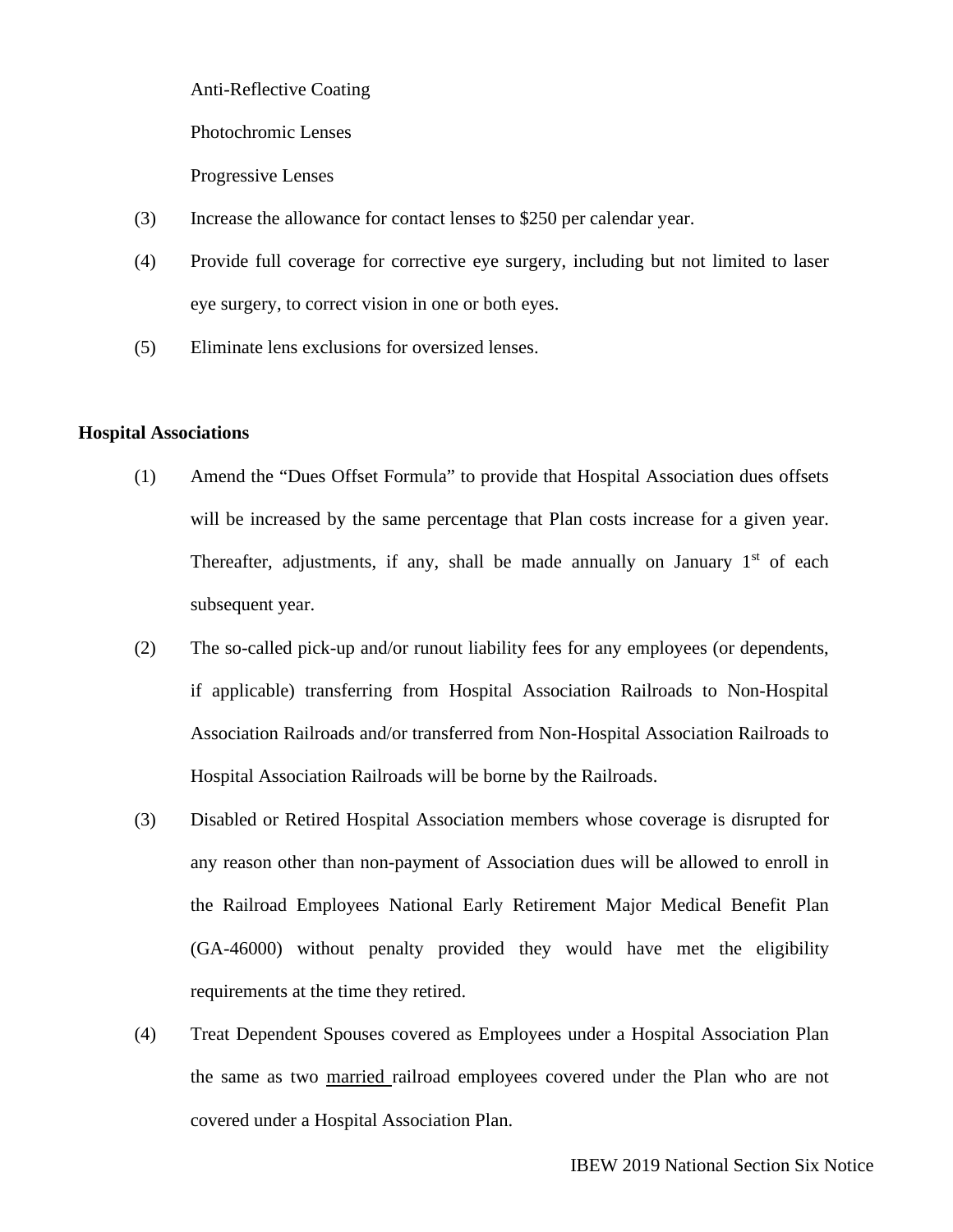(5) Allow for coordination of benefits for employees and eligible dependents between the Hospital Association and the National Plan to provide for annual family deductibles and out-of-pocket amounts not to exceed those amounts agreed to under the National Agreement.

### **Supplemental Sickness Benefit Plan**

- (1) Amend the provisions of Aetna Supplemental Sickness Benefit Plan to provide the following effective January 1, 2020: Amend the Plan so that the combined benefit limits payable under the Plan are 90% of the employee=s regular daily rate, including payments from the Railroad Retirement Board, if eligible.
- (2) Remove the requirement that employee must be eligible for Railroad Retirement sickness benefits in order to qualify for benefits hereunder.
- (3) Amend the Plan to change the maximum duration for the payment of benefits to 18 months from 12 months.
- (4) Employees will be eligible for these benefits after three months of service, regardless of eligibility for Railroad Retirement sickness benefits.

### **Transgender Coverage**

Provide full benefits and coverage to employees and eligible dependents for gender reassignment surgery.

### **National Health Legislation**

(3) In the event that further national health legislation should be enacted, benefits provided under The Railroad Employees National Health and Welfare Plan, The Railroad Employees National Early Retirement Major Medical Benefit Plan, The Railroad Employees National Dental Plan and The Railroad Employees National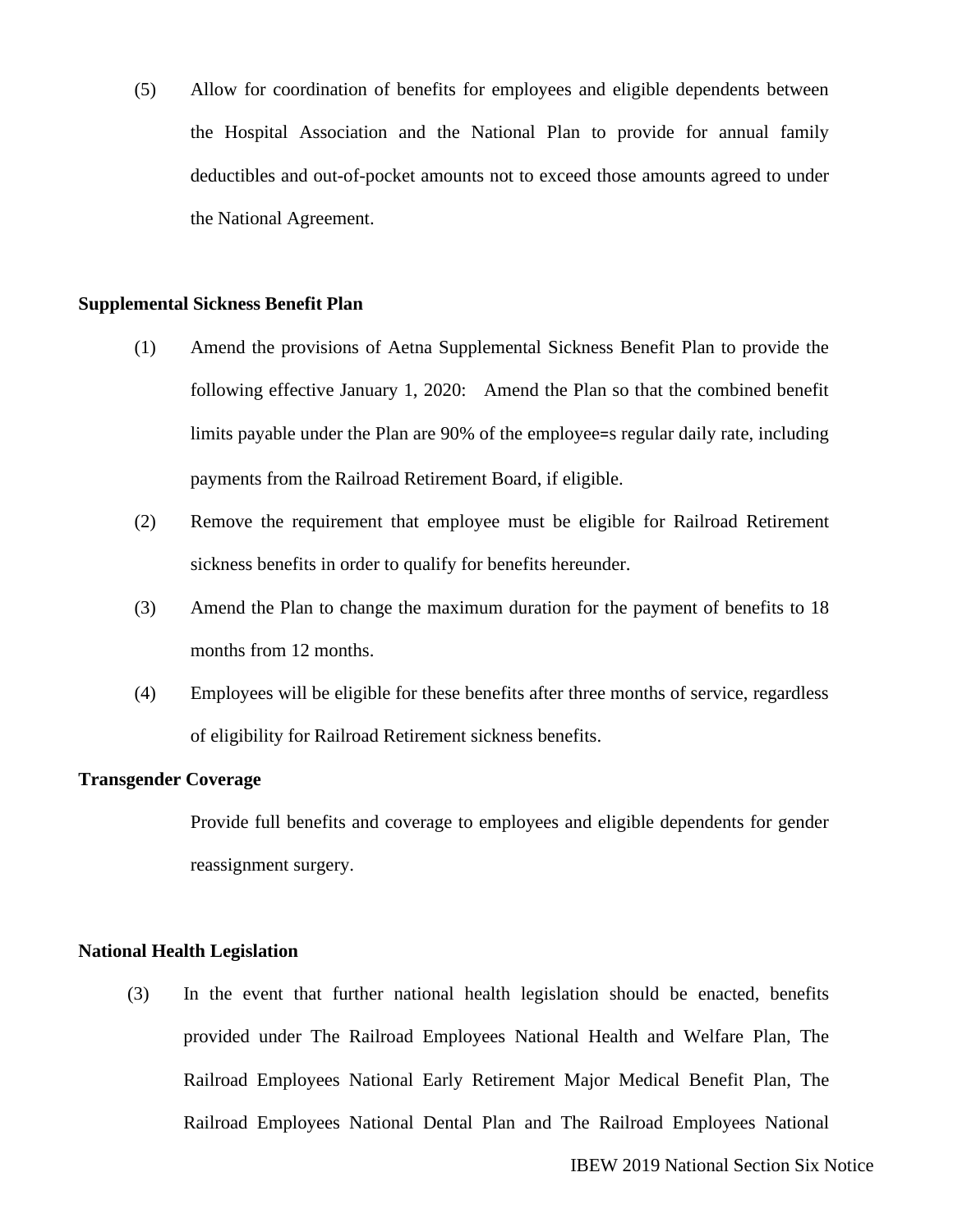Vision Plan with respect to a type of expense which is a covered expense under such legislation will be integrated so as to avoid duplication, and the parties will agree upon the disposition of any resulting savings.

(4) Should national health legislation repeal or eliminate any health care coverage or individuals provided under the Plan, such coverage and individuals will continue to be covered without regard to national legislation.

## **General**

- (1) The JPC shall be joint policyholders and will jointly participate in the selection of the insurance company or companies or other administrators required to administer all benefit Plans covering employees subject to this Agreement, shall jointly determine the plan benefits needed to meet the changing needs of the employees and otherwise jointly administer all of the Plans' activities. The Joint Plan Committee shall oversee and administer the Railroad Employees National Health and Welfare Plan, the Railroad Employees National Early Retirement Major Medical Benefit Plan, the Railroad Employees National Dental Plan, the Railroad Employees National Vision Care Plan, the various plans established to provide supplemental sickness benefits to covered employees and any and all plans which may hereafter be developed or introduced to provide health and welfare benefits to active and retired employees and their eligible dependents.
- (2) Eliminate the exclusion of benefits for treatment by a family member who is otherwise a qualified provider, from any and all plans containing such exclusion.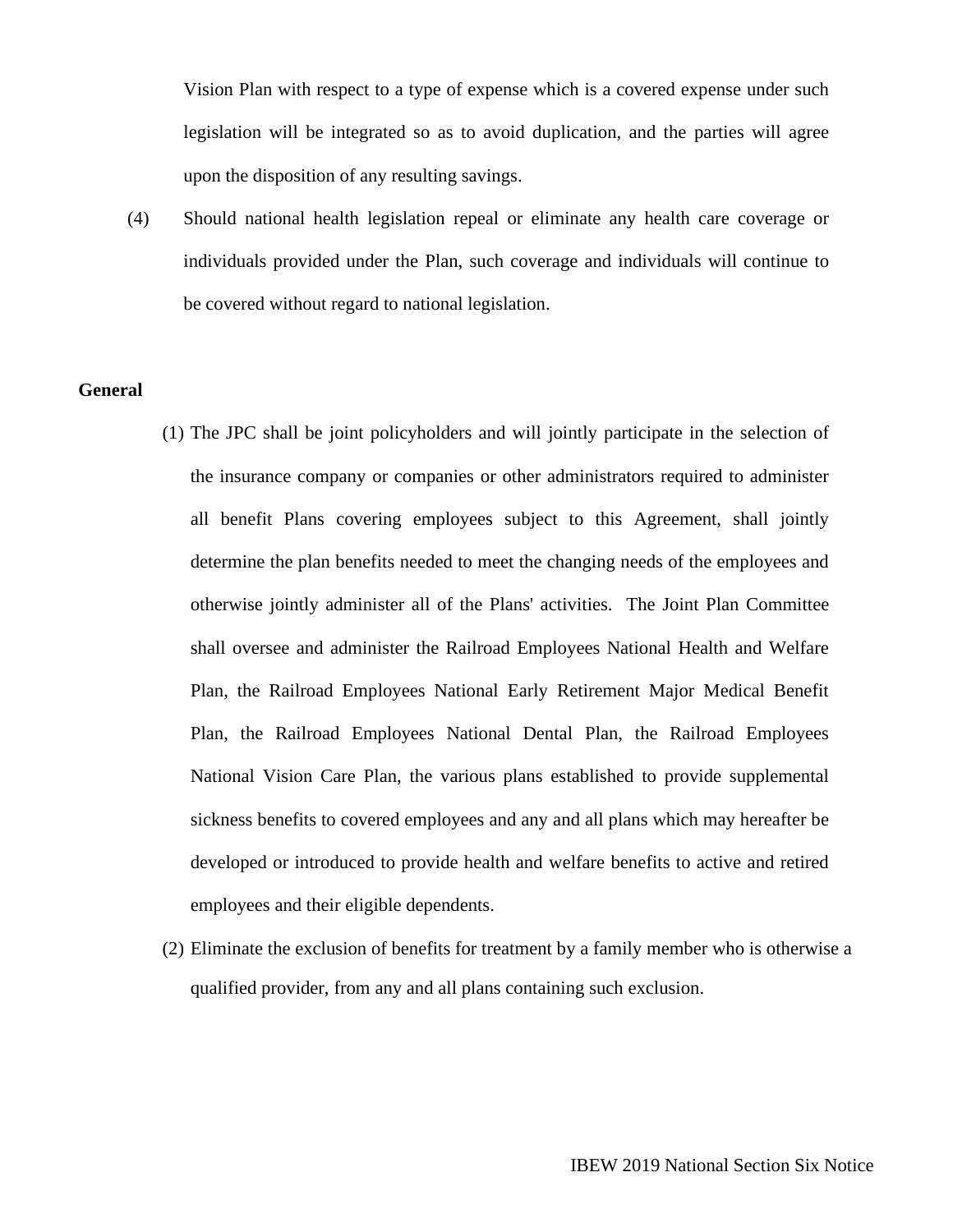# **ATTACHMENT "C"**

# **COMMON SHOP-CRAFT RULES**

### **Differentials-Establish or Increase**

Amend the Agreement to Provide for the following differentials:

## **Shift Differential**

- a. Provide for 10% of base hourly rate paid on all hours worked on  $2<sup>nd</sup>$  shift or trick.
- b. Provide for 15% of base hourly rate paid on all hours worked on  $3<sup>rd</sup>$  shift or trick.
- c. Provide for 10% of base hourly rate paid on all hours worked on weekends.

## **Certification Pay**

Amend to reflect 10% per day for employees required to have one or more of the following certifications or performing the following duties: Journeyman Licensed Electrician, Lead, Trainer/Instructor, ATC, PTC, HVAC/EPA, QMP, RWP, CDL, FCC, CET, HOS/Safety sensitive/Cab Signal, Driver's License, Crain Inspection, Physical Characteristics, Book of Rules, High voltage, welding. Percentage to be rolled into the hourly rate when calculating overtime.

## **Contracting Out**

Except in emergencies, employees will perform all IBEW recognized work including all normal and routine maintenance.

A penalty of 100% will be applied to all sub-contracting of work performed on or off the property.

## **Meal Allowance**

Employees required to work more than three hours beyond their bulletined working hours will be allowed reasonable time off with pay for a meal period. A meal allowance of \$25.00 shall be granted to the employee which will be received with his regular pay.

## **Negotiated Break Time**

Add two 15-minute paid breaks for every shift beginning 2.5 hours after the start of the shift and 2.5 hours before the end of the shift.